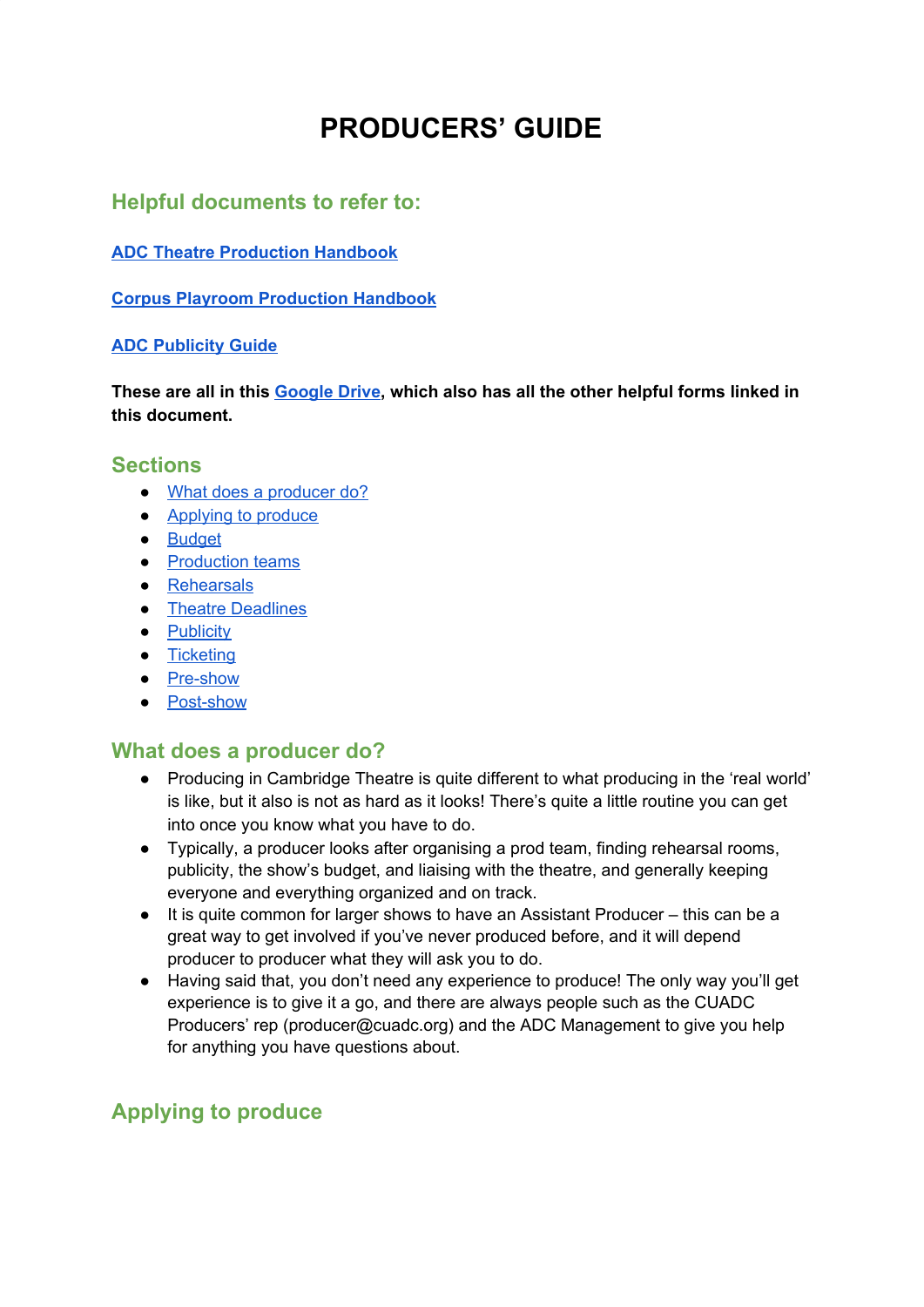- Keep an eye out for vacancies on [Camdram](https://www.camdram.net/vacancies/applications) and the [Cambridge Theatre](https://www.facebook.com/groups/5370781629%2077094/) Facebook page
- More of then than not, a director will pitch a show and then advertise for a producer if they are successful. The next term's season is usually confirmed around week 6, so keep an eye out from then for shows looking for producers
- Shows that aren't part of the ADC's season may advertise at different times, so it is helpful to keep checking regularly for opportunities

# <span id="page-1-0"></span>**Budget**

### *Applying*

- Keep an eye on camdram, especially towards the end of term, when funding bodies will start to open applications for the following term
- You can see a list of current funding bodies and their contacts [here](https://drive.google.com/open?id=1sipttGKQWTyElZql_kZICZWLe0owvEsD):
- If you want to know more about funding bodies, or are struggling to find funding, email Ellie,the ADC Production Manager, ellie@adctheatre.com, and she is always able to help

#### *Working out a budget*

- The ADC has a resource [here](https://drive.google.com/open?id=11G-Z4k9EkzF-K0EfdvSzpjdaJA6zcbKe) to suggest possible budgets
- If you are funded by CUADC, you will attend a funding meeting with the society President and Treasurer shortly after receiving your funding offer where they will give you a budget breakdown and contract. If you feel that some departments do not have enough money, it is always worth asking there for more, which will often involve moving around money from other departments.
- Things like set, props, and costume are obviously variable from show to show, but it's just important when applying for funding that you are able to justify the budget you are asking for – say, you need a specific piece of costume that will have to be bought/hired at an extra cost.
- Skip charge this is charged by the ADC if you use the skip at the theatre to get rid of any set etc. from the show. A full skip costs £390, and you are charged in increments of 10% (so if you used 40% of the skip you'd be charged £156). An ADC mainshow that doesn't use the set for any of their set, but uses it to empty the stage management bin and other small things over the course of the show will typically be charged 10%. It's worth noting for other shows that don't have a big set (particularly at Corpus) you probably don't need to factor skip charge into your budget
- Insurance charge some funding bodies have their own insurance, which for societies such as CUMTS and CUADC includes ensuring everyone involved in the show is a member of the society to be covered by the insurance. If your funding body doesn't have insurance included (most college societies do not), your show will be charged £50 to be added to the ADC's Public Liability Insurance. This will be added to the show settlement.
- Music PRS music that is less than 70 years old is still in copyright, and most of this music is copyrighted by PRS (Performing Rights Society). You have to fill in a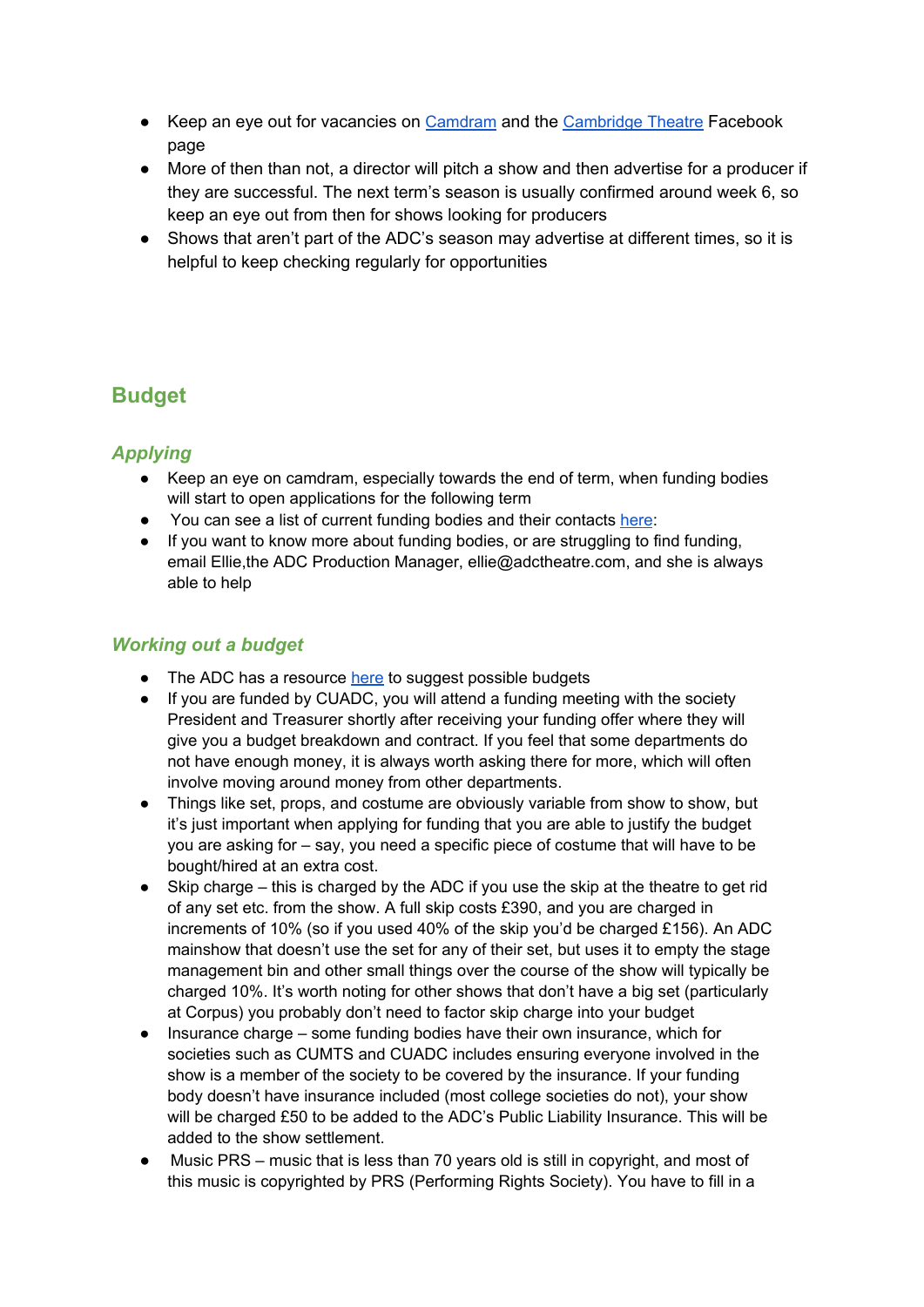form which can be found [here](https://drive.google.com/open?id=10eRH-XMQMUgD99C_YPjlDAnszm73za2s) to list which copyrighted music will be used in the show, and how

- Sundries these are things like screws, tape, cable ties, and anything else you may get from the theatre. These can really add up but you can always ask management at any time how much your show has spent on sundries so far
- Welfare particularly for an ADC mainshow, it is worth having a £20/30 welfare budget for prod team to buy breakfast during get in/food for an overnight because they are going to be working hard!
- It is also worth bearing in mind how many tickets you'll have to sell for your show to break even - the ADC has a resource [here](https://drive.google.com/open?id=1AiYLee43oasGNkF6gSS_Kaux21g5qUGg) where you can plug in the various details of your show and they'll tell you your breakeven point (taking into account theatre hire and ticket commissions)

#### *Reimbursements*

- Remind your cast and crew members to keep the receipts for anything purchased for the show as these will be required to claim the money back from the funding body once the show is finished
- If you are funded by CUADC you will need to fill out this [expenses claims form](https://drive.google.com/open?id=1IWvpAU051lCn-XqNqwCgVXt-iLYuSQ6B) which has to be signed by the producer and the claimant.
- Other funding bodies typically ask you just to send receipts over to the treasurer once the show is done
- Some funding bodies will ask you to wait until they receive the show settlement, which shows how much they have made (or sometimes lost!) from the show before reimbursing you, but you can always ask for your money if you need the money back that you spent on a show
- It is worth, however, reiterating to your team that they should stick within the budgets given to them, as it is much harder for funding bodies to reimburse them if they go over. You should tell prod team that if they do feel their department does not have enough money, they should talk to you first before spending any more so that you can communicate this with the funding body.

#### *The show settlement*

- Shortly after the show finishes, you will receive a document with ticket commissions from the ADC's box office administrator. This shows how much your show took from tickets, and from that how much the theatre will be taking in theatre hire and ticket commissions.
- Theatre hire is 37% of box office takings plus VAT, and ticket commissions are 9% of box office takings plus VAT
- The show settlement will be sent by the theatre's operations manager and is usually sent around 4 weeks after the show's end, although sometimes it can take a lot longer
- The settlement contains all the charges the theatre is taking (so the theatre hire, ticket commissions, and also anything you bought from the theatre such as sundries), and then it will tell you the total amount the show made which will go to the funding body.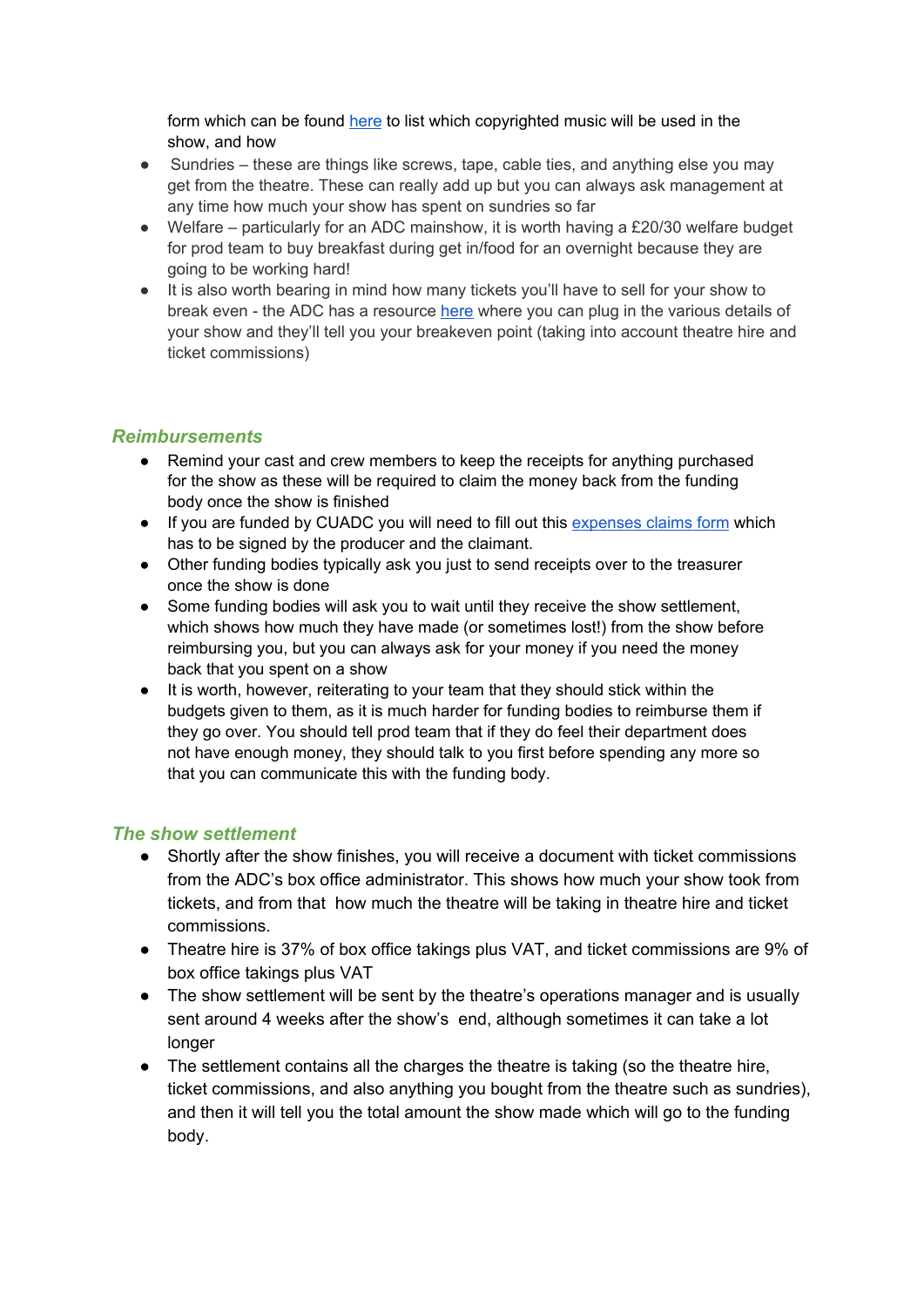# <span id="page-3-0"></span>**Production teams**

#### *Finding a production team*

- To add a production team ad to Camdram, you will need to be made an admin of the show, which you can do either by asking a current admin to add your CRSid under the 'Edit the Show's Admins' section, or you can request to be an admin at the bottom of the show's page
	- To add an advertisement, log in via Raven and go to your show's page
	- At the top in an orange box there will be options to open several advertisements
	- Select the relevant one (usually 'Edit/Renew technical team advert') and fill in the required information, including an email address for applications and a deadline
- Note if you are funded by CUADC, you need to have applications open for at least a week
- When sending out rejection emails, it is useful for the unsuccessful applicants if you offer them feedback.
- Once you have confirmed your production team, add them to your show's camdram page with their permission
- Some roles are more difficult to find than others. If you are ever having difficulty filling your prod team, it is worth getting in touch with the relevant rep on the CUADC committee who will often be able to help you find someone
- It's also worth stressing that most of the time people don't need any experience to do a role – the ADC is always there to offer the necessary training, so you should encourage everyone to apply!

#### *Meetings*

- It's worth managing your production team by having regular meetings, either with everyone or with individuals. This is also a great way to make sure everyone knows each other!
- Other necessary technical meetings include the paper tech. This is a meeting in which the stage manager (and deputy stage manager if you have one) discusses lighting and sound cues in addition to scene changes with the lighting designer and the sound designer. The director should be in this meeting too.
- Liaise with the relevant crew members as to when suits them best, but usually the paper tech happens a week or so before the tech run. Depending on the nature of the show, these can take several hours, or they can be very quick and sometimes cues for smaller shows can be worked out at a tech run.

# <span id="page-3-1"></span>**Rehearsals**

*Scheduling*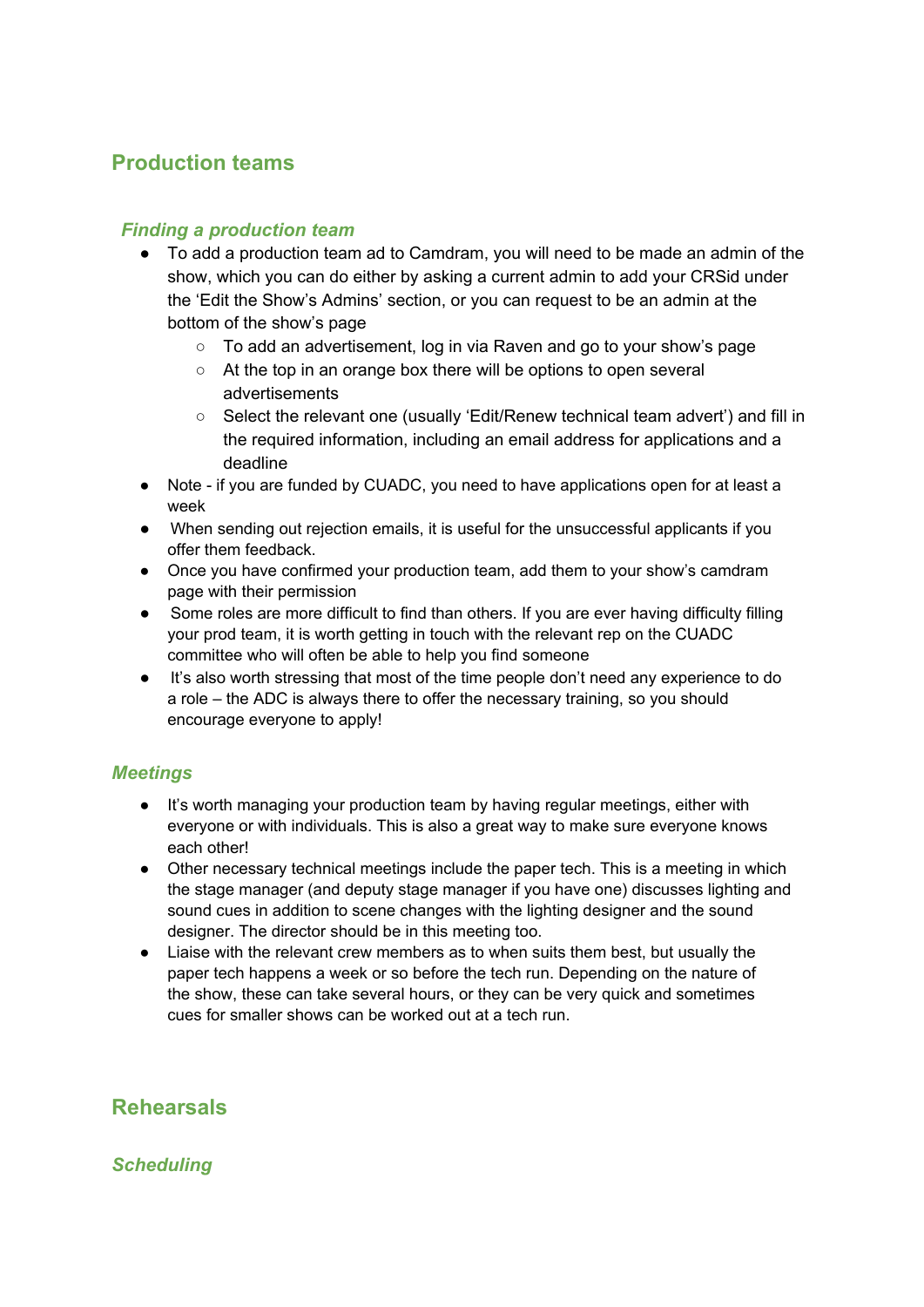- It varies from show to show whether you or the director organise rehearsals, but a good way of keeping track of everyone's availability is to use [calltime](http://calltime.online/)
- On the homepage, click 'Create a new show', put in the details, then click on the 'Actors' tab to add people.

#### *Room bookings*

- As producer, it will usually be you who organises room bookings for rehearsals.
- To book rooms in the ADC or Corpus, use [roombooking.adctheatre.com](https://roombooking.adctheatre.com/)
- If you need to book a room before 11am (and have someone who is keytrained!), email Ellie to book it for you
- Some colleges have good rehearsal space. There's a google doc here with a big list of college rooms, including whether they are accessible, and how to book them [here](https://drive.google.com/open?id=1-UFuykn1f8AfPpXnIA6qOTzszDGi5IVA)

# <span id="page-4-0"></span>**Theatre deadlines**

● When you receive your welcome email from Ellie, you will also receive a production schedule. This includes deadlines from the theatre that you are expected to meet. It's not the end of the world if you're a bit flexible with the deadlines, but it does make things easier if you stick to the deadlines and plan around them.

#### *General information form*

- The general information form needs to be filled out no later than six weeks before the start of your production. It can be found [here](http://www.adctheatre.com/generalinformationform) for the ADC, and [here](http://www.adctheatre.com/playroomgeneralinformationform) for Corpus.
- This form asks for some key information about your show, including what technical aspects from the theatre you require, any furniture you may need, and any licenses the show may require
- It is worth making sure you reserve any furniture you think you may possibly need so you don't find out you need it and another show has it that week! If it is a case of two shows reserving a piece of furniture, it is first come, first served for who gets it, so that's another reason to fill out the form early.
- You can see Section 3 of the production handbook for more information on licenses, but these include special effects, performance rights, and the involvement of under 16s in the show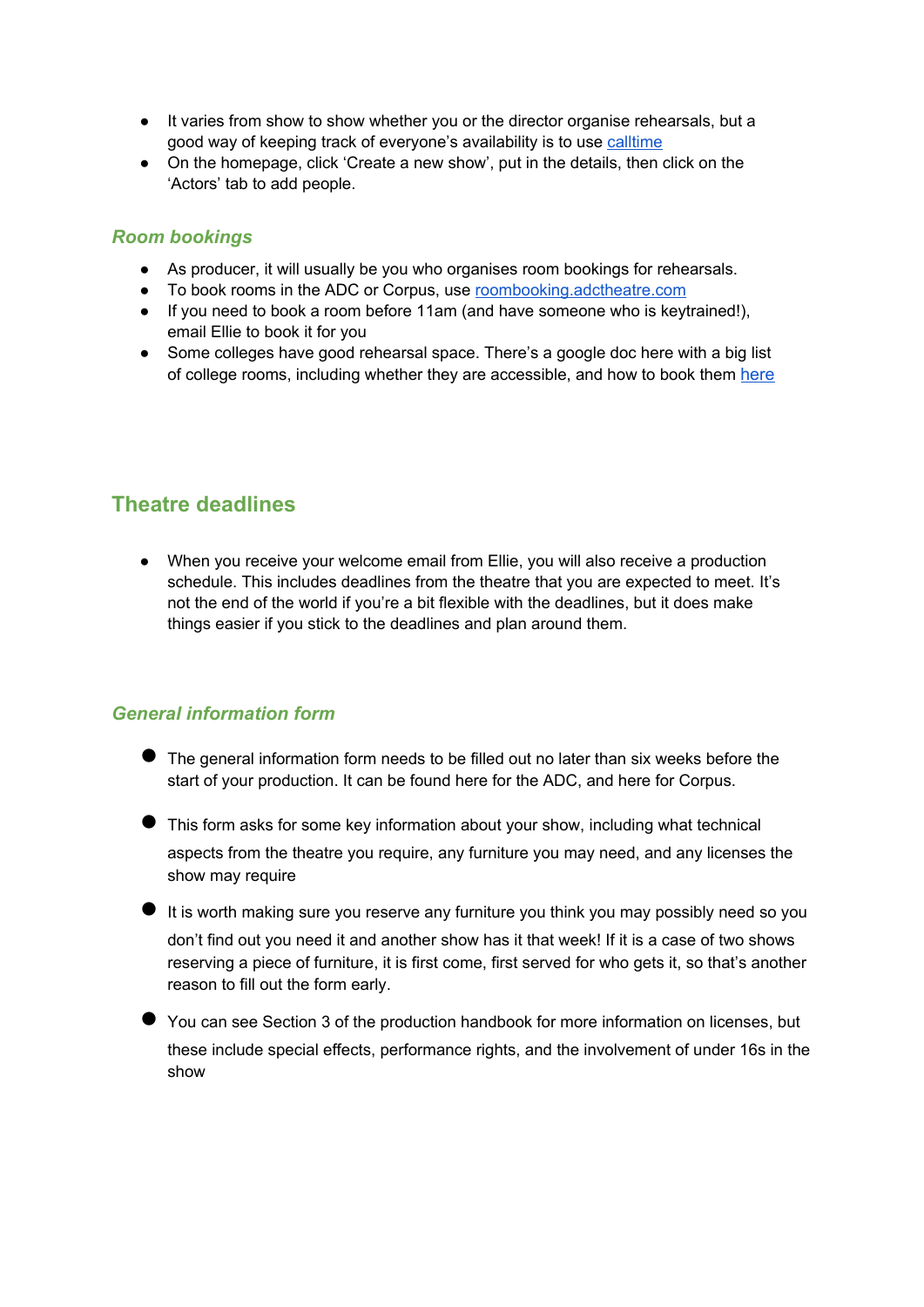#### *Initial meeting with the production manager*

● This meeting is useful to discuss your initial ideas and plans for the show with Ellie, so the theatre are aware of what to expect. You can also go through any ideas you have for publicising the show, and how the theatre can help

#### *Risk Assessments*

- Depending on the scale of the show, your involvement in the Risk Assessment varies. For example, for smaller Corpus shows without a stage manager, this will be your job. This just involves listing any risks that the show may pose, and how these will be mitigated. You have to get the risk assessment signed off by the production manager!
- For ADC shows, the Risk Assessment has multiple sections that are looked after by the technical director and stage manager. The production manager will contact these members of your team directly about these sections, but you should check up to make sure everything is on track.

#### *Technical Representative/Stage Managers*

- Other deadlines include making sure you have a trained TR (Technical Representative) and Stage Manager
- The TR is the person who is responsible for the safe planning and execution of a production. Typically a show has two people signed off as TR - someone like the Lighting Designer who will make sure that the lighting rigging and patching is done safely; and someone like the Technical Director who will make sure that the set construction is done safely.
- A TR and SM will be able to email Ellie to arrange their training themselves if they are not already trained, but you should make them aware that they need to do this and the deadlines for doing so.

# <span id="page-5-0"></span>**Publicity**

#### *Publicist*

- Having good marketing strategy is so important when it comes to selling your show, so you may want to consider hiring a publicist to manage this.
- While it isn't necessary, bringing a publicist on board is most popular with ADC Mainshows.
- As a producer, there will be plenty of other things to do in the run up to the show, so it is incredibly helpful having someone solely focused on creating a good publicity campaign. This could also be incorporated into an assistant producer's role.
- A publicist's role is not to design your publicity (that is the role of the publicity designer), but to manage your social media presence, liaise with student press by arranging previews and booking reviewers in well ahead of time, along with organising any other publicity events that will help promote your show.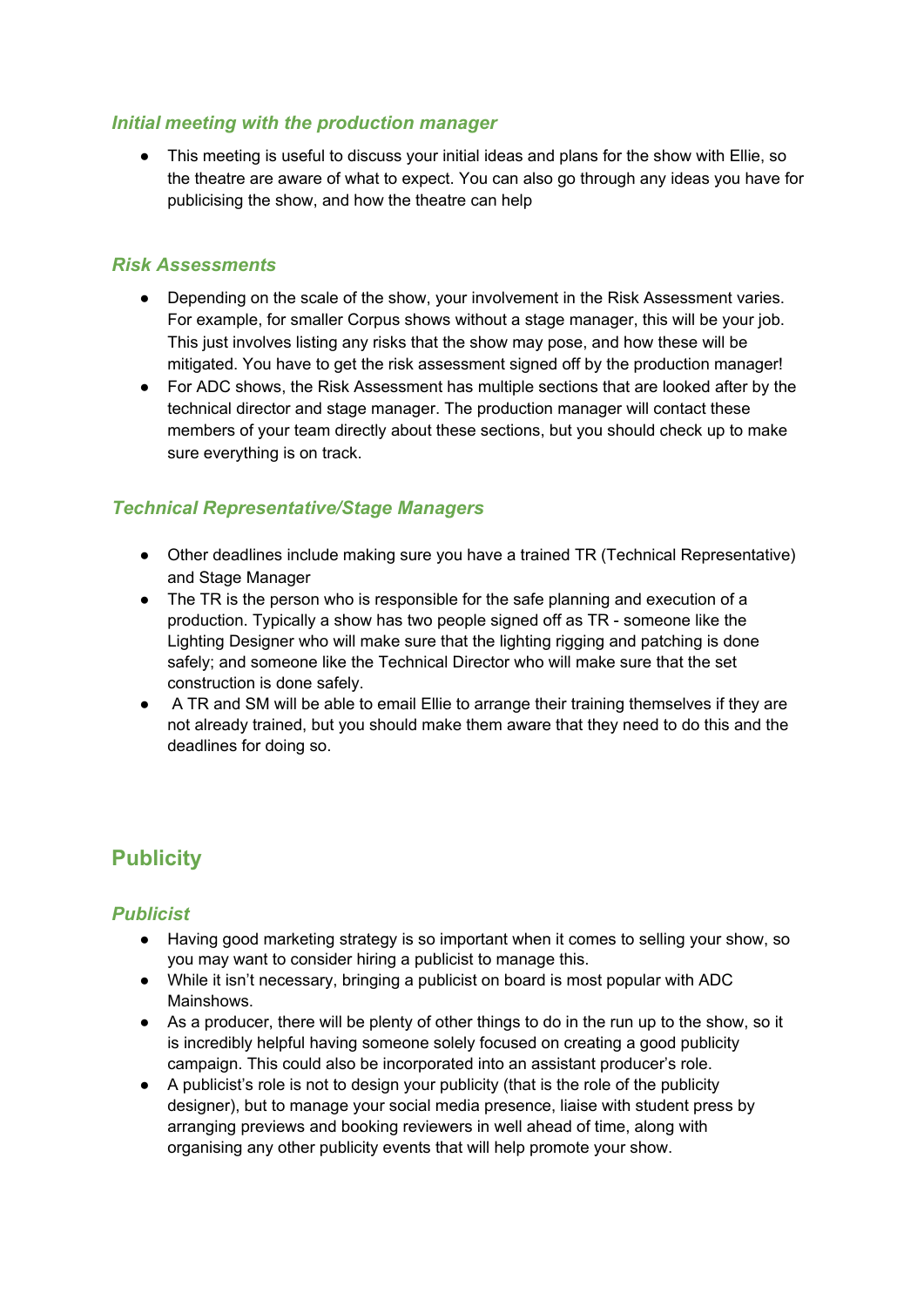• For a detailed breakdown of a good publicity campaign with a suggested timetable, see the [ADC's Publicity Guide](https://drive.google.com/open?id=1vuhDTAjUPE6CiwImrMiTXzpXJi5a6oDL)

#### *Photographer*

- Production photographs are at the core of a good publicity campaign. These can include, but are not limited to:
	- Headshots for all cast and crew
	- Photos of rehearsals (useful for publicity content, and for previews)
	- Photos of the dress rehearsal (important for reviews)
	- You may want a photograph to be the centre of your publicity image
- You can advertise for a photographer in your initial camdram advert for a prod team. Sometimes you may be able to combine your publicity designer and photographer.
- Make sure that your photographer(s) is properly credited whenever their photographs are used.
- It is important to include them in the team by adding them to camdram, giving them a complimentary ticket to the show and inviting them to the post-show meal and celebrations.
- You can advertise on the Cambridge Theatre [Photographers group,](https://www.facebook.com/groups/122637788141948/) which may grab people's attention more!

#### *Posters and flyers*

- These are the absolute basis of your publicity. Pretty much every show should aim to have a poster to be put up in the theatre, around town, and in colleges, and also flyers to flyer shows.
- Posters and flyers need to be approved by the Production Manager and usually by your funding body before they are sent to print, and they usually need your funding body's logo on them.
- Popular websites for printing publicity are [Instantprint](https://www.instantprint.co.uk/) an[d Solopress,](https://www.solopress.com/) and both do next day delivery. You can also ask Ellie to order publicity for you. This is more expensive, but it means you don't have to pay for it yourself (it will go on the show settlement), and it will be sent straight to the ADC
- A1 posters are printed by the theatre these cost £5 each, and you can ask for up to 3 to be printed
- Posters:
	- You need an A3 and A1 version
	- These need to have your show's banner at the bottom. These are available [here](https://www.adctheatre.com/productionresources)
	- If you show has performance rights, your rights company will probably have some text that they require on the poster – you can check this in the license they send you
	- Posters that are going outside need to be laminated you can do this in the ADC if you ask management, and you can also get cable ties to put them up from the theatre. Remember! Laminating costs 55p per A3 sheet so make sure to factor that in to your budget!
	- $\circ$  A map is available in the publicity guide of the best places to put up posters, but generally the rule is you can put posters up where there are other posters.
	- Posters can also be put up in colleges you can do this by distributing them amongst the cast and crew to put up in their own colleges, or you can do it yourself by just asking the porters if you can put up a poster.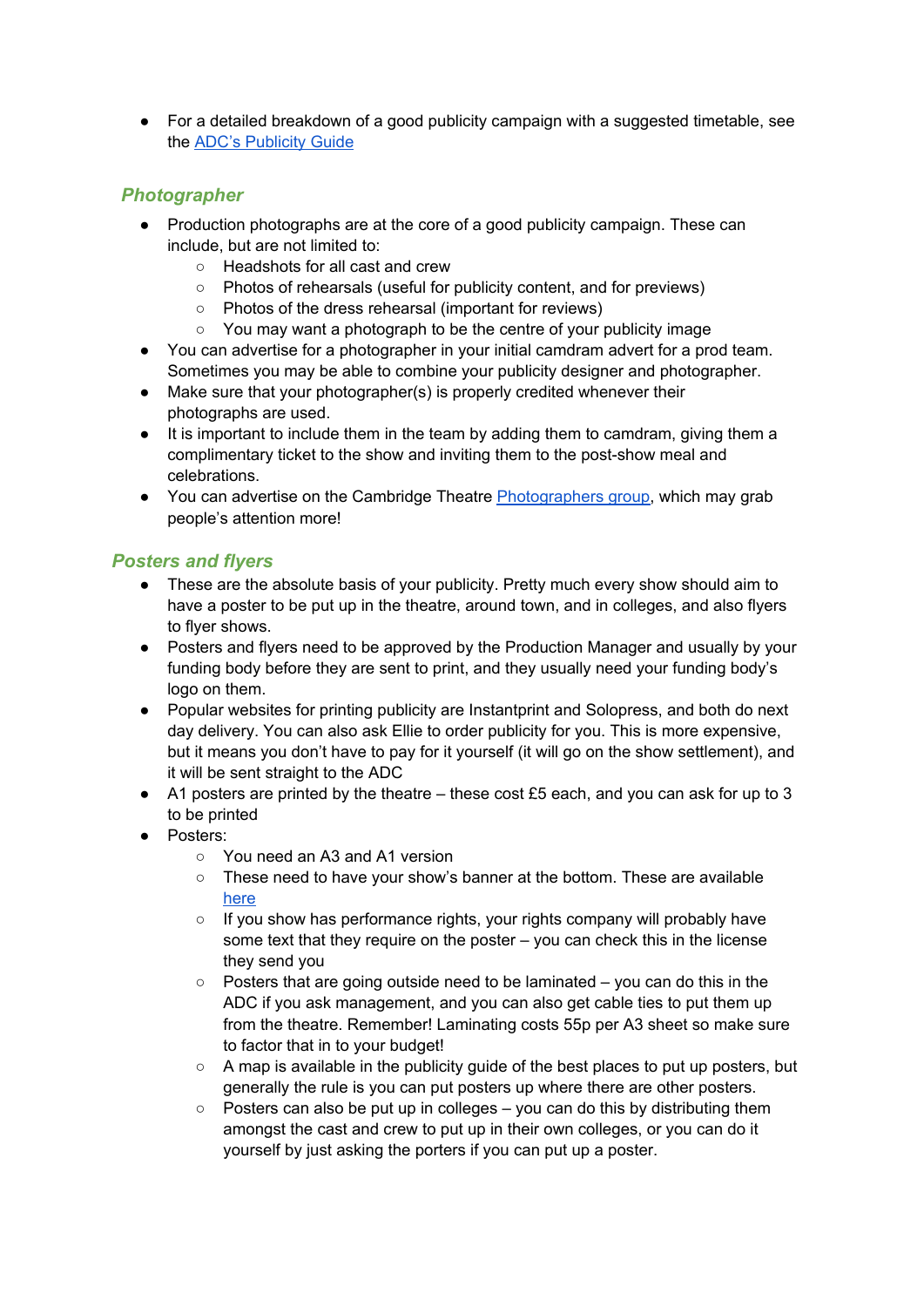- It's recommended you order about 100 posters for ADC shows and a Playroom Mainshow, 75 for a Playroom Lateshow, and 25 for a One Night Stand.
- **Flyers** 
	- These are typically A6, but there's nothing stopping you from doing something different! Sometimes shows may go for bookmarks, or business cards, to distribute if they are fitting with the show
	- You want a thicker GSM for your flyers, probably around 250 or 350gsm, so they aren't too flimsy
	- The back of a flyer usually has the blurb for the show
	- Exit flyering relevant shows is really vital for publicity! Particularly to attract the town audience who probably won't see your Cambridge Theatre publicity posts. You can make a flyering schedule and encourage all of the cast and crew to flyer at least once – it's easy if they're already going to see the show!
	- At the ADC, you can flyer at the bottom of the stairs by the box office, and at Corpus you have to flyer outside. The best way to find out when shows finish is to ask someone involved in that show what the runtime is, so you can be sure you're going to catch audiences when they're leaving.

#### *Programmes*

- If you are an ADC Mainshow, you will usually need a programme
- It is best to try and find a programme designer, but if not it's not that difficult for you to design a programme yourself using InDesign (this is available on the computers at the ADC)
- It is up to you or the programme designer what to include, but it is typical to have pages such as a show description, cast and crew headshots and bios, rehearsal pictures etc. You can get creative!
- You need to include a blurb on the back written by the ADC. This is available [here:](https://www.adctheatre.com/media/3024/adc-programme-info.pdf)
- As with posters and flyers, programmes can be ordered from Instant Print or Solopress. It's recommended you order around 250 for a sold out show.
- $\bullet$  Let Ellie know how much you would like to charge for the programmes, either £1 or £2

#### *Press Release*

- For ADC Mainshows in particular you should write a press release.
- This sounds intimidating, but it's actually pretty easy! Put at the top all the key info for the show: what it is, when, who, when.
- You then want to identify the show's Unique Selling Point and really emphasise this
- It's also common to get a quote from the director talking about the show, which gives the press something to use - you basically wnat to write the article for them!
- This should be done at least a couple of weeks before the show, and sent to Ellie to be approved. She will then send you a list of press contacts to send it out to (sending personal emails is usually best, but if you are in a rush there's always BCC)
- You can see an example press release [here.](https://drive.google.com/open?id=1_M0557n4tL9aWwA0bDocFJe8vsla-4al)

#### *Previews*

● You can email Theatre Editors at The Cambridge Student (TCS), Varsity and The Tab to see if they have anyone who would like to preview your show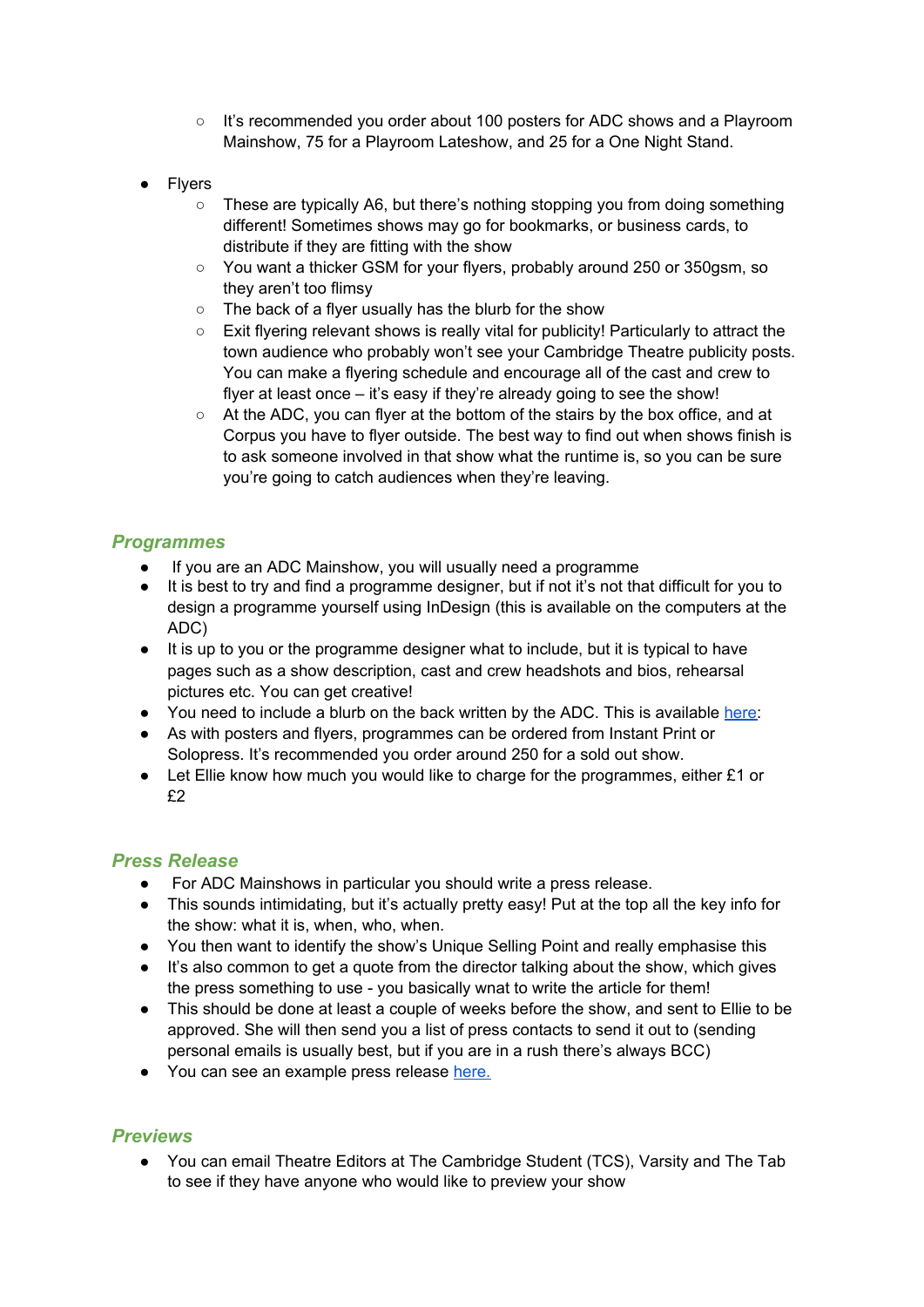● Depending on where you are in the process, a preview could entail: performing part of the show, interviews with the director/actors/set designer, or anything that you think would help to publicise your show

#### *Reviews*

- A few weeks before your show opens, email the Theatre Editors at TCS, CTR, Varsity and The Tab to see if they would like to send someone to review your show. Often they will have planned to send someone any.
- Though not necessary, it is worth emailing the same editors the week before opening night to confirm they are still sending reviewers in.
- Send photos of your dress rehearsal before your opening night if possible, so there is no delay in reviews being published

#### *Social Media*

- A Facebook event is a good way of drawing attention to your show on social media
- It's helpful to get your funding body to co-host the event, as they will have a larger social media following. You should also get them to share publicity on their page.
- Putting up headshots on social media around a week before you show is a good way to grab people's attention, particularly if everyone changes theirs at the same time.
- You can have fun with social media. You can see the publicity quide for more ideas, but well-timed posts on your event and Cambridge Theatre are always a way of grabbing attention.

# <span id="page-8-0"></span>**Ticketing**

#### *Ticket sales*

- If your show is at the ADC or the Corpus Playroom, you can check your ticket sales [here](http://ticketsales.adctheatre.com/)
- The password is your print code, which you will have been sent by Ellie in your Welcome email

#### *Comps*

- Comps are complimentary tickets which are given at your discretion to members of the company
- Usually this is one per person involved in the show they aren't for people's friends and family!
- Usually the director and assistant director like to have comps for every performance, and anyone you think has had a continuous contribution to the show (yourself included!) will usually be able to get more than one comp.
- To book comps, email Ellie with the full names and roles of the people requesting comps, and the days you would like them for.

#### *Stewards*

Check that you have the right number of stewards for each night of your show as your show week nears. Corpus shows need 2 stewards, and ADC shows usually need 3.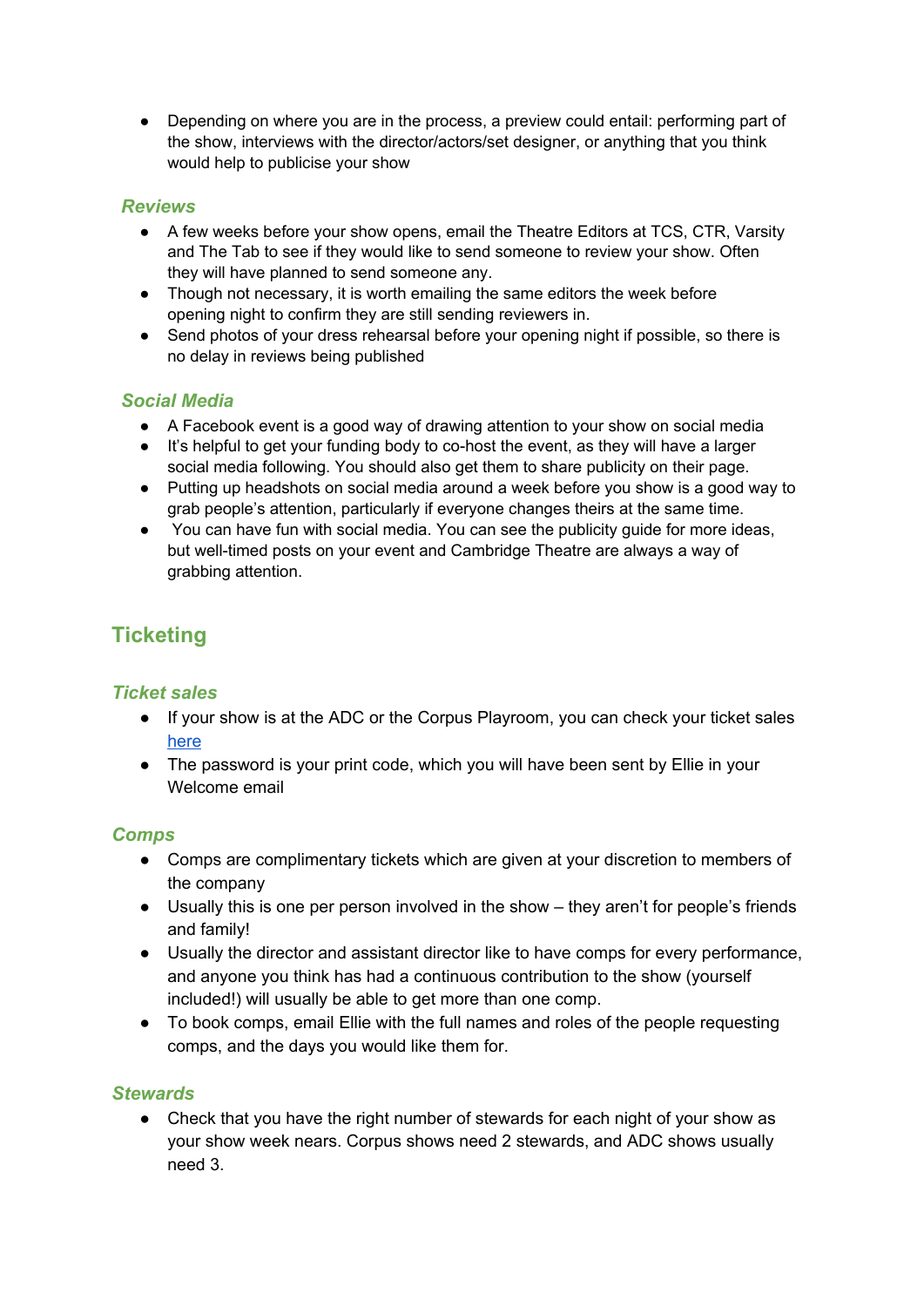- If you do not have enough stewards, it is worth advertising the opportunity to see the show for FREE on Cambridge Theatre. Often, however, it does fall to you as producer to steward the show if you do not have enough stewards, or if someone doesn't show up
- To sign up to steward, you need to visit [stewarding.adctheatre.com](https://drive.google.com/open?id=1_M0557n4tL9aWwA0bDocFJe8vsla-4al)

### <span id="page-9-0"></span>**Pre-show**

#### *Get-in*

- The ADC Mainshow has Sunday, Monday and Tuesday for the get-in, tech and dress while the Lateshow has Wednesday
- Sometimes get-ins will require an overnight on the Saturday/Sunday, which is usually spent rigging lights
- The day-time part of the get-in usually starts around 9am after breakfast, depending on how complex your set is
- Encourage all the crew to come to the get-in and as many of the cast members as are available
- There is a rule that no one can stay in the theatre for more than 16 hours in one go without an 8 hour break, so make sure your company is getting enough sleep! You must have a break lasting at least 8 hours or longer, you cannot pop out of the theatre for a couple of hours and return to continue working.
- If you are at the ADC, you will need to get the stage signed off by management before you begin your tech and dress

#### *Tech run*

- The tech run is when you test all the technical aspects of the show
- You can do a tech run relatively quickly in a cue-to-cue, but for more tech-heavy shows a full run (with a focus on the tech) would be better
- The tech runs can be surprisingly long as some cues will need to be repeated multiple times to ensure that tech, acting and set come together

#### *Dress rehearsal*

- Depending on what time your show opens, the dress rehearsal usually takes place either the day before or the morning of your opening night.
- You and the Stage Manager should arrange who needs to be there and when ideally well in advance of show week so the required people can keep the day as free as possible.
- You should also book more time than you will need on the show night to account for problems with the set, technical issues or costume malfunctions.
- Try to leave time for the cast and crew to rest before the evening so you can open the show to the best of your abilities.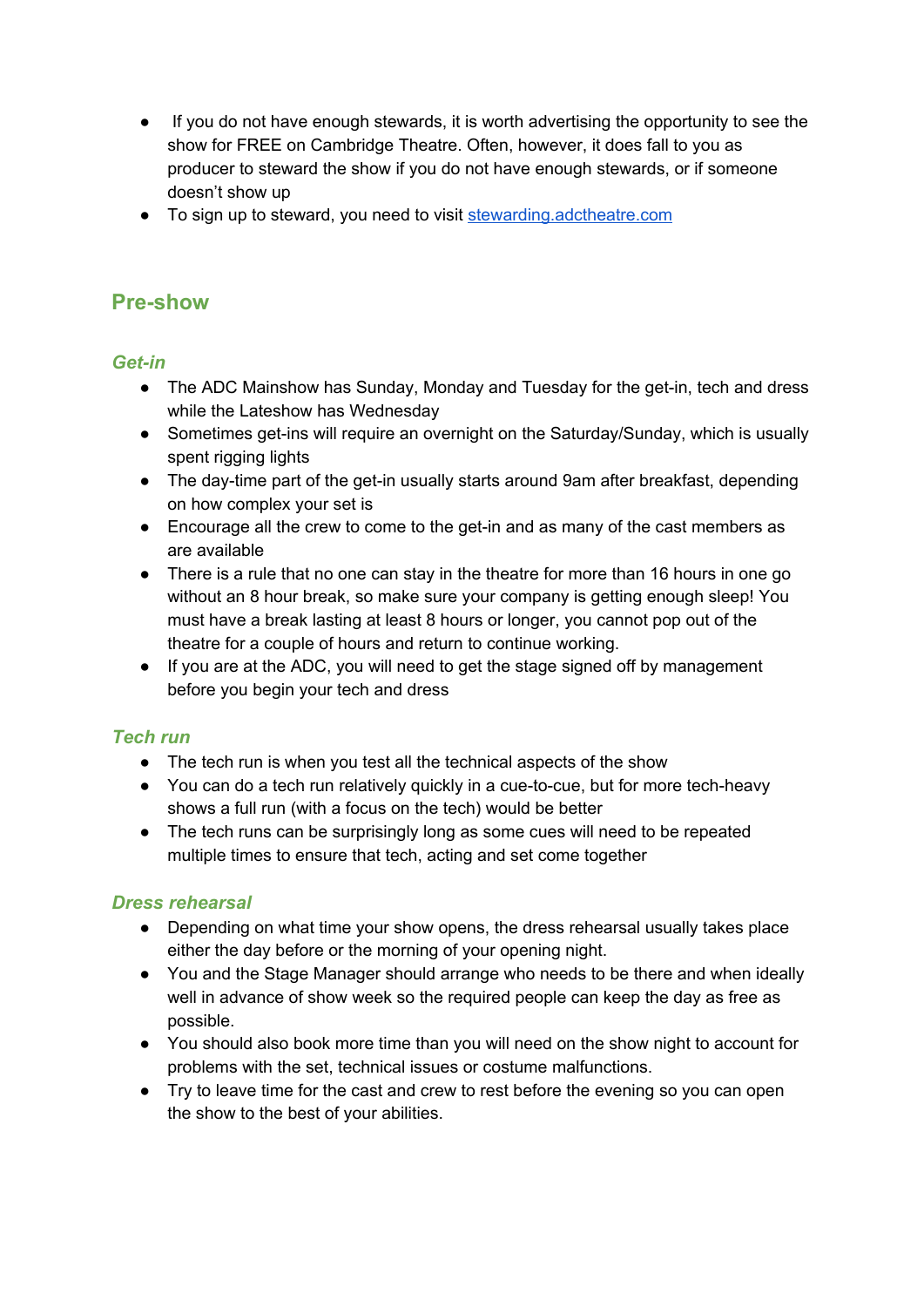• The dress rehearsal is the best opportunity to get pictures to send to reviewers, so make sure someone is there to take some shots, even if this means arranging a photographer in advance.

#### *Welfare*

- Get-in weekend can be stressful! The company are expected to do a lot in a short time and often things don't go to plan. As producer, you can be prepared to deal with any welfare issues that may arise, and plan ahead to prevent these as much as possible
- Try and keep track of how things like set, costume, and props are going beforehand so you don't get to get-in weekend and find out these people have a lot to do in a short time
- Make sure people actually don't stay in the theatre for longer than 16 hours!
- Manage people's expectations for example, make sure cast know that tech runs can often take a long time, and they should be prepared for this, but also make sure everyone is being given enough breaks

# <span id="page-10-0"></span>**Post-show**

#### *Dinner*

- If you are a Lateshow, you can begin your get-out straight after the show finishes.
- If you are a Mainshow, however, you need to vacate backstage and the dressing rooms for the Lateshow.
- Going out for a post-show dinner with all the company is a good way to fill the time
- Pizza Express is the most popular since it is just around the corner from the ADC. You can book this the week of the show either online or by ringing the restaurant:
- There is less of a go-to for after Corpus shows, but there are lots of restaurants nearby that you can go to before the get out
- Given the number of people who will be eating just before the restaurant closes, they ask that you send them your order before you arrive. You can email pizza express before the evening at cambridge2manager@pizzaexpress.com.
- It is important to remind people that they CANNOT drink until after the get-out is finished, as otherwise they cannot be on stage and they should be sent home, which isn't fun for anyone.

#### *Get-out*

- Your Technical Representative (TR) is usually the Technical Director (TD) and they are in charge of the get-out.
- Your TR will need to decide on your timings for the get-out in advance and add them into the relevant section in the ADC/Corpus Playroom Production Handbook before checking them over with Ellie.
- If there is a show on before or after yours, you should coordinate timings so that you have an efficient get-out